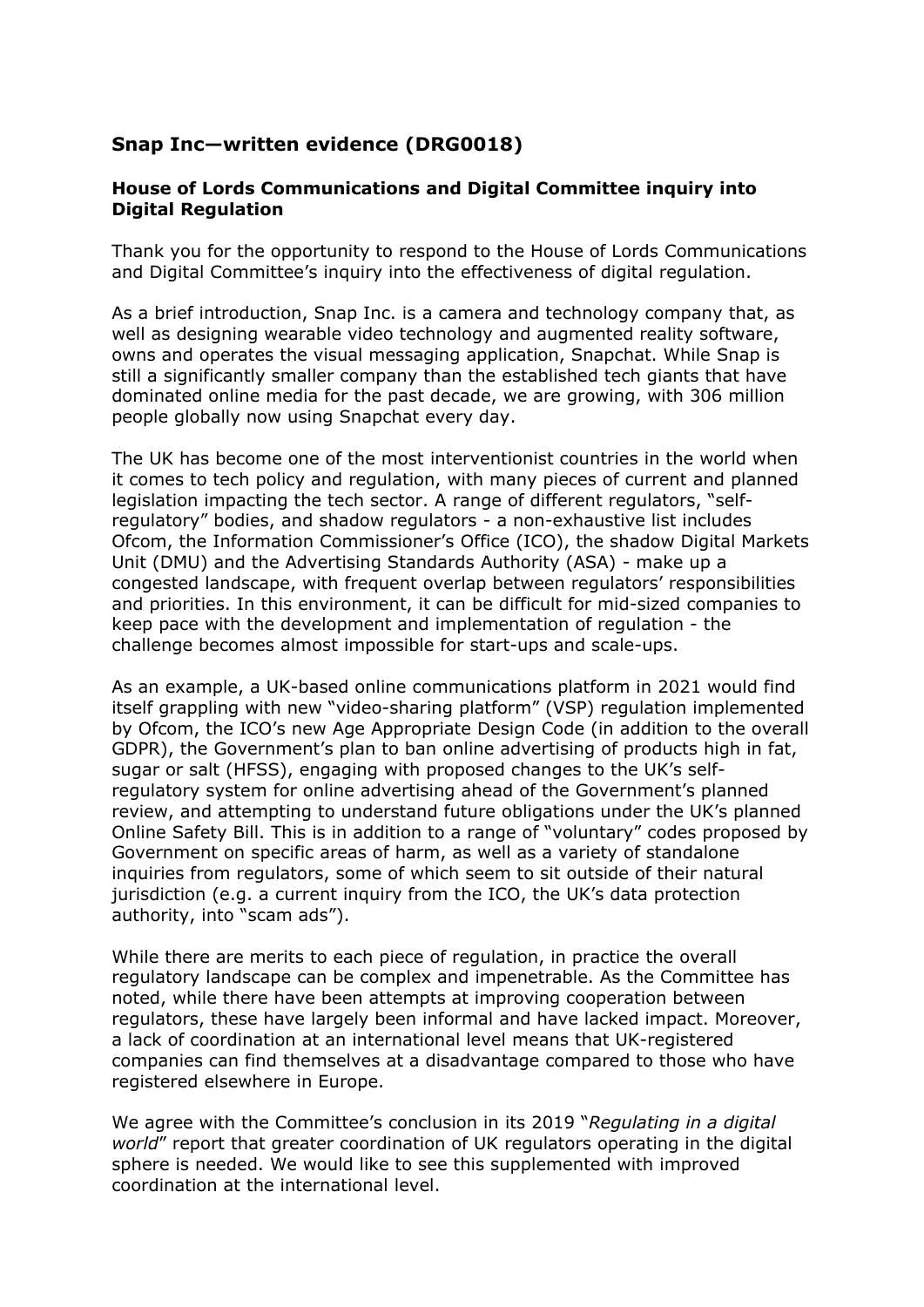## *The coordination of UK tech regulation*

While some UK regulators are conscious of the dangers of complexity and regulatory overlap, and have taken some steps to address this through the establishment of the Digital Regulation Cooperation Forum (DRCF), the Committee is right to highlight that the DRCF is an informal organisation, without any powers to ensure greater coherence. In practice, the DRCF appears ad hoc, high level and has not produced meaningful outcomes.

We would like to see working level practices developed at each of the key regulators in the online space - notably Ofcom, the ICO, the DMU and ASA establishing clear lines of communication and processes with a view to increasing regulatory coherence. In its consultation on a new competition regime for digital markets,<sup>1</sup> the Government proposes the DMU should have a "duty to consult" and share information with other regulators. We believe that all the above regulators should have this duty, which should be reflected in their Key Performance Indicators and evaluated on a regular basis. Importantly, this duty should not only apply to consultation with other regulators in the UK, but - given the interconnected and international nature of online services - with international regulators as well.

### *International regulatory cooperation*

A lack of formal structures around engagement with international regulators in some important policy and regulatory areas is hampering the effectiveness and coherence of UK digital regulation, and occasionally disadvantaging companies registered in the UK instead of elsewhere in Europe, particularly post-Brexit.

As an example, under the new "VSP" regulation through the European Union's AVMSD (implemented in the UK before the end of the Withdrawal Agreement transition period), the Country of Origin principle is intended to apply. This means that platforms in scope should only fall under the regulatory jurisdiction of the EU Member State where their European base is; this reduces regulatory complexity for companies, who are only required to engage with one regulator to understand and implement their new obligations, while being able to conduct business across the EU single market.

However, post-Brexit, companies whose European base is in the UK are required to register with both Ofcom (the regulator responsible for the VSP regime in the UK) and an additional regulator in an EU member state, while companies whose Europe base is outside the UK only have to register with one EU-based regulator and not at all in the UK. This means that companies who are investing in the UK have to comply with two sets of potentially competing requirements issued by different regulators in two countries, while some of the largest and most dominant companies will only be regulated in one country (usually Ireland).

The Government has attempted to mitigate this disadvantage for UK-registered businesses by granting Ofcom powers to cooperate with EU regulators. But in practice, Ofcom is no longer a full member of the European Regulators Group for

<sup>1</sup> [https://assets.publishing.service.gov.uk/government/uploads/system/uploads/](https://assets.publishing.service.gov.uk/government/uploads/system/uploads/attachment_data/file/1003913/Digital_Competition_Consultation_v2.pdf) attachment\_data/file/1003913/Digital\_Competition\_Consultation\_v2.pdf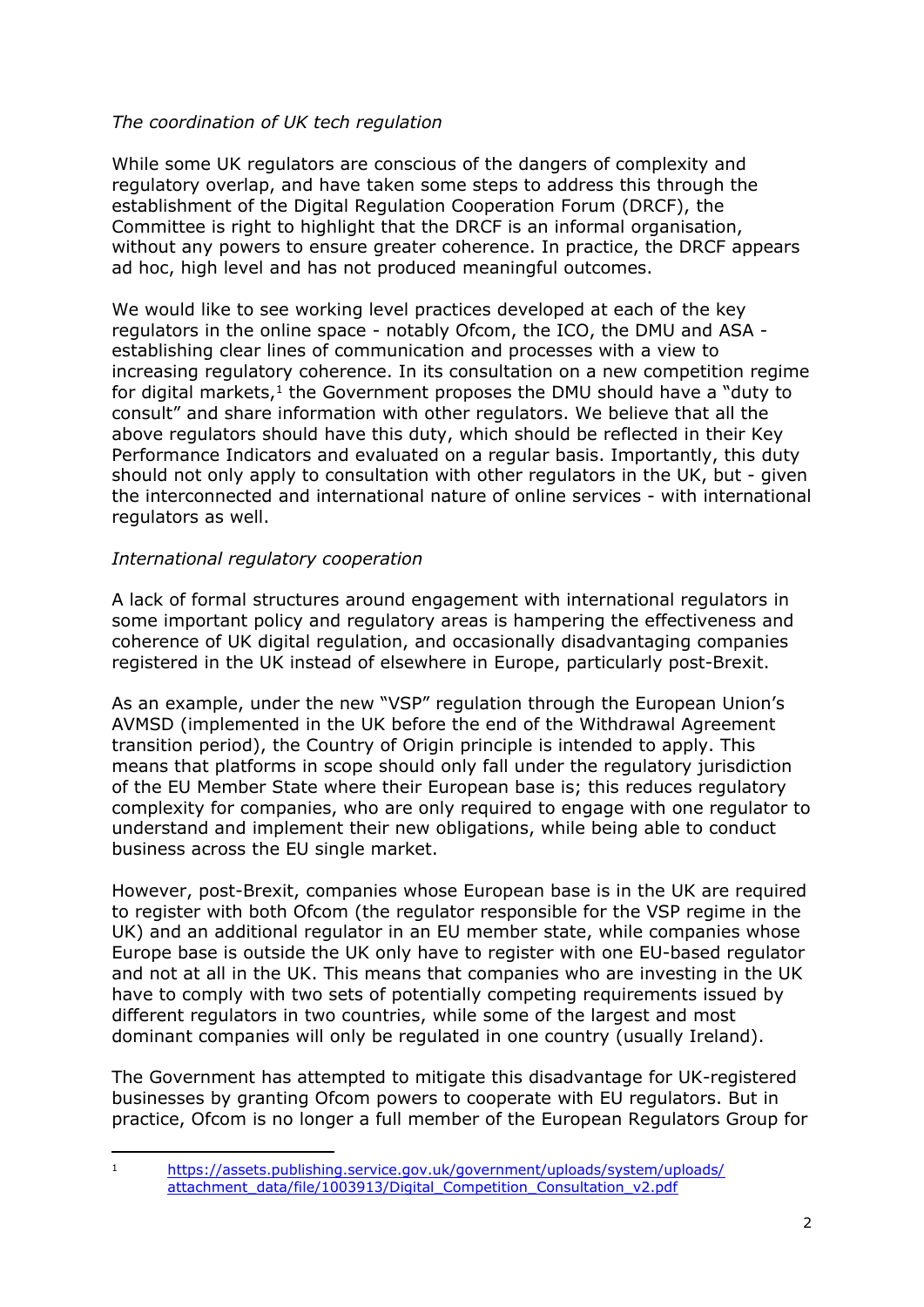Audiovisual Media Services (ERGA). This means that, just as is the case with the DRCF domestically, there is no formal mechanism to ensure that Ofcom and EU regulators do not develop or enforce wildly divergent approaches to the implementation of the same Directive. Indeed, the Government has made statements to the effect that it intentionally desires to move away from some EU rules in the digital space. We therefore recommend that the Government pursues efforts to formalise cooperation between the UK and international regulators in the online space as a priority.

#### *Examples of international regulatory best practice*

The EU is taking a holistic approach to digital regulation, which is to be commended. The twin-pronged strategy of developing the Digital Services Act (DSA) and Digital Markets Act (DMA) in parallel, and in terms of managing systemic risk, is likely to lead to a positive outcome in terms of regulatory efficiency. The DSA proposal, essentially providing improved content regulation and transparency rules, strikes a reasonable balance between competing interests, without falling into the trap of being overly prescriptive and granular. The DMA proposal, which aims to enhance competition in digital markets, takes a similarly straightforward and proportionate approach.

In contrast, the UK's draft Online Safety Bill - which originally intended to create a proportionate regulatory framework for online safety, based around an overarching, statutory duty of care - has become increasingly unwieldy and prescriptive, seeking to establish a complex range of duties and requirements which will make compliance a real challenge for smaller companies. More positively, work to update the UK's digital competition regime appears on track and in line with international thinking.

It is also worth mentioning the Australian approach to regulating online safety. The creation of the statutory role of eSafety Commissioner (eSC), with attendant enforcement powers, has enabled the development of both preventative and remedial regulation in tandem. Alongside the Online Safety Act, the eSC has introduced a mandatory Safety-by-Design Code that obliges companies to consider and build safeguards into their products and services from the outset, thus choking off many harms upstream before they can surface. When combined with a privacy-by-design approach, as pioneered in Canada and now commonplace in many markets today, including the UK (via the ICO), this creates a principles based and proportionate framework for companies and users to thrive in.

At a high level, online regulation which is principles based - focusing on the principles or outcomes companies should deliver, setting out "what" objectives are to be achieved, without being too prescriptive on "how" to achieve these has a much greater likelihood of being effective, and of being able to endure. Such regulation provides sufficient flexibility as markets develop and products, services and consumer tastes and expectations change. The most enduring regulations are generally also the most strategically effective; consider that the 1995 EU General Data Protection Directive, itself a model of principles based regulation, was only replaced in 2018 by the General Data Protection Regulation (GDPR). GDPR is now globally recognised as the de facto data protection